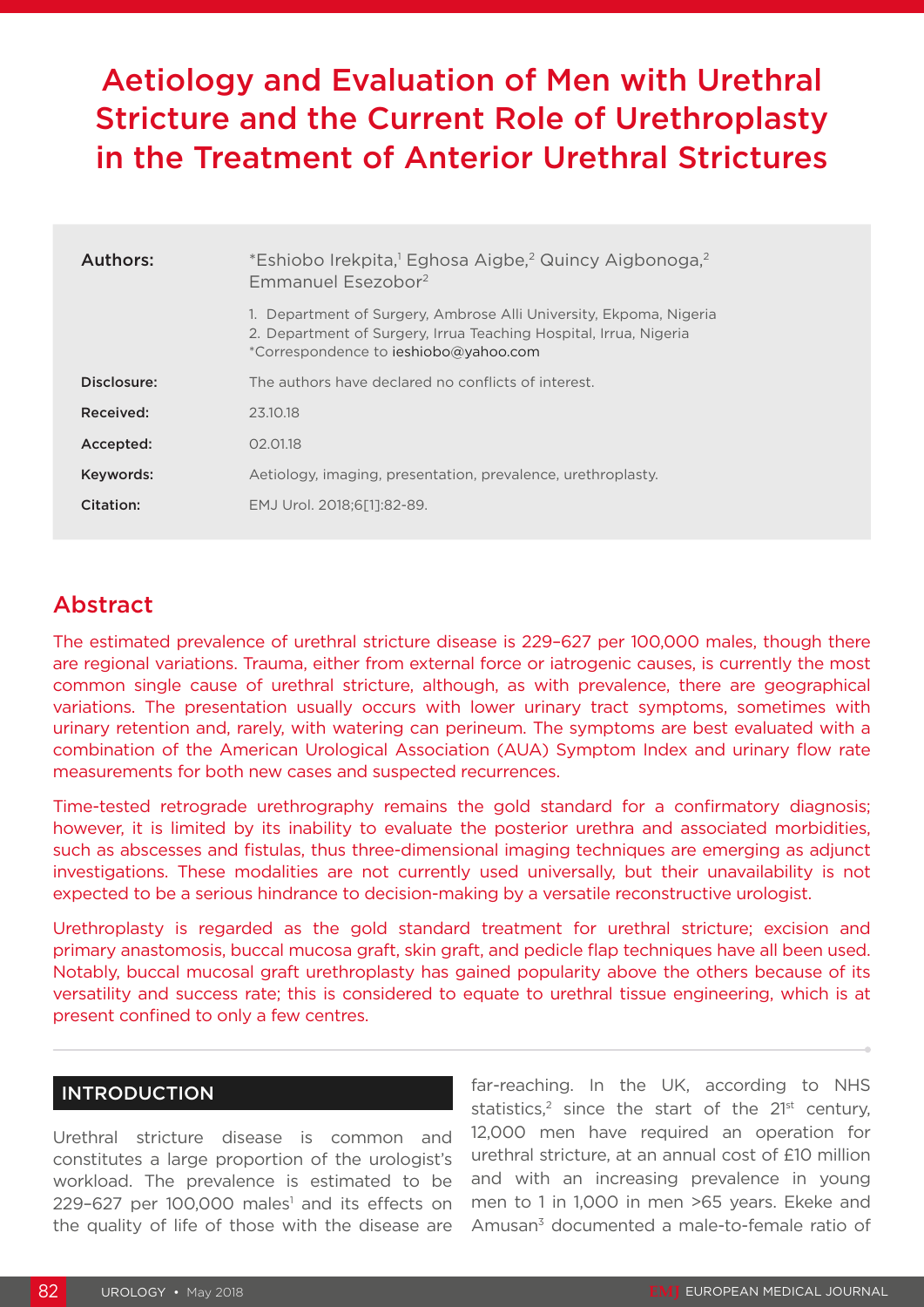31.3:1.0 in Port-Harcourt, Nigeria, indicating that urethral stricture is very rare in females.

Gonococcal urethritis has been surpassed by strictures from trauma, lichen sclerosus (LS), transurethral resection of the prostate, open prostatectomy, post hypospadias repair, instrumentation, radiotherapy, and catheterisation.4,5 There are, however, temporal and geographical variations in the prevalence of the disease and the contribution of the different aetiologies.<sup>6</sup> This, to a large extent, depends on the level of development and available healthcare resources.<sup>7</sup> In the developing world, there are differences and variations in the reported contribution of the different aetiologies;<sup>7,8</sup> however, there is uniformity in reporting trauma as the predominant aetiology in the developed world.<sup>9,10</sup> Many authors have documented the bulbar urethra as being most commonly involved.8,9

The treatment of urethral stricture often depends on the expertise available; patients' treatment choices have continued to evolve over the years.6 Dilatation was the first treatment used, but it has become disfavoured with many urologists now preferring urethroplasty, irrespective of the site and aetiology.<sup>11</sup> In a nationwide survey in the Netherlands, direct vision internal urethrotomy was practiced by 97% of urologists, whereas urethroplasty was performed by only 6–23%.12 Urethrotomy is also falling out of favour as urethroplasty techniques continue to be refined. The aim of this review is to assess the current aetiology and evaluation of men with urethral stricture and the role of urethroplasty in the management of anterior urethral strictures.

#### AETIOLOGY OF URETHRAL STRICTURE

Historically, gonococcal urethritis was most commonly responsible for stricture formation in the urethra. Early studies<sup>1,4,9</sup> indicated that urethritis was the most common cause, accounting for up to 50% in some series. Urethral stricture patients also presented late with complications such as urinary retention and watering can perineum; this posed serious challenges to treatment.13 Urethritis has now been surpassed in most parts of the world by trauma.

In the USA, >2.8 million people are hospitalised annually because of trauma, costing approximately \$406 billion per year in medical expenses and productivity loss.<sup>14</sup> Pelvic fracture results from high energy impact and is often indicated by the presence of urethral or bladder injury, or both. Pelvic fracture urethral distraction injury occurs in 4–19% of male pelvic fractures and 0–6% of female pelvic fractures and has been documented to have a prevalence of 5–25%;4 however, the National Trauma Data Bank® (NTDB) recently placed this figure at 1.4%.<sup>15</sup> This narrowing of the posterior urethra is referred to as stenosis. Urethral injury with subsequent narrowing may also result from a fall astride or penetrating injury from a stab or gun shot.

Many authors have reported iatrogeny as the most common cause of urethral stricture, particularly in the developed world where healthcare intervention is more prevalent. Such interventions include hypospadias repair, cystoscopy, transurethral resection of the prostate, open prostatectomy, radiotherapy, and urethral catheterisation. Lumen et al.<sup>5</sup> documented iatrogenic trauma from the above as the most common cause of urethral stricture, whereas only 19.07% in the study by Ekeke and Amusan<sup>3</sup> were iatrogenic in origin. Urethral stricture has been documented to occur in 2% of men following external beam radiotherapy and 12% after brachytherapy.<sup>16</sup> Malignancy of the urethra may actually masquerade as urethral stricture.

LS is considered an autoimmune inflammatory disease with a predilection for the anogenital region.<sup>17,18</sup> According to Barbagli et al.<sup>19</sup> the true incidence of urethral involvement in patients with genital LS is unknown. However, approximately 8–16% of men affected by LS are said to develop urethral stricture and, while it is the most common cause of panurethral stricture,4,18 it accounts for 13.5% of the aetiology of urethral stricture.20 In some men, a cause for stricture cannot be found and these cases are therefore referred to as either congenital or idiopathic. According to Mundy,<sup>21</sup> many idiopathic strictures are so called because their cause has been forgotten over the years; they are extremely common in the developed world.<sup>22</sup>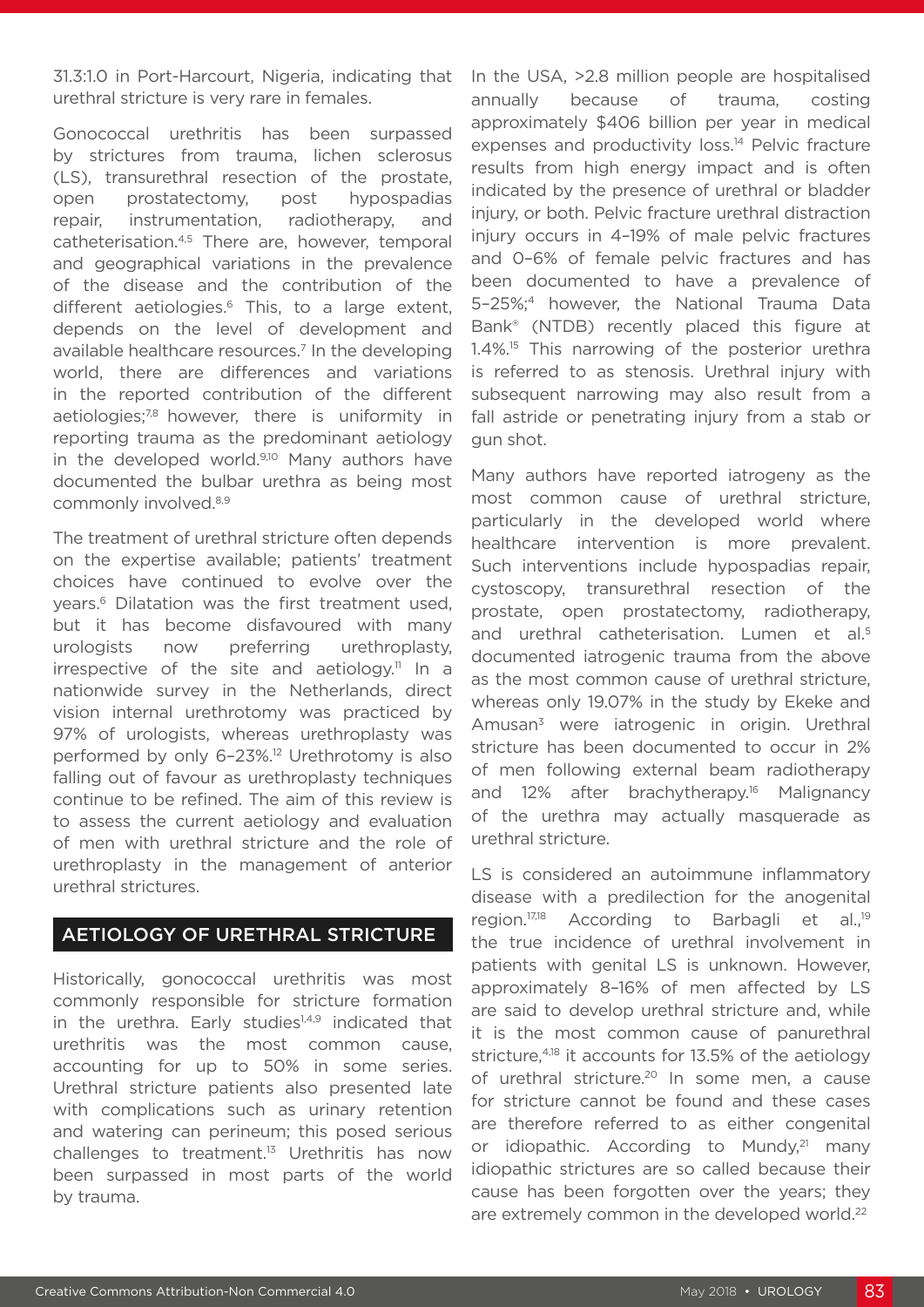#### History and Physical Examination

Historically, male urethral stricture patients present with progressively increasing lower urinary tract symptoms with or without an obvious cause. According to Alwaal et al.,4 patients experience weak stream, straining to urinate, incomplete emptying, post-void dribbling, urinary retention, and recurrent urinary tract infection. Complications such as Fournier's gangrene, obstructed ejaculation, urethrocutaneous fistulas, and acute or recurrent prostatitis and epididymoorchitis may be obvious at presentation. A weak stream, frequency, and incomplete voiding were, according to Nuss et al. $,2^3$  noted to be the most prevalent symptoms in patients undergoing urethroplasty for anterior urethral stricture. As the bladder decompensates, it becomes palpable, and acute or chronic urinary retention may occur. Overall, the symptoms are those of bladder outlet obstruction and, in cases that present late, perineal fistulas may be seen. A combination of urinary flow rate and the American Urological Association (AUA) Symptom Index is useful in early diagnosis of new cases and suspected recurrences.<sup>24</sup>

#### Imaging for Urethral Stricture

The confirmatory diagnostic procedure of choice for urethral stricture should be able to locate the stricture, determine the site, and

assess the depth of spongiofibrosis.25 Currently available procedures do not individually combine these qualities; therefore, diagnosis requires direct visualisation, sonography, and contrast imaging. Retrograde urethrography (RUG) (Figure 1) is the gold standard in the investigation of urethral stricture disease.26 In the static type (Figure 1B and 1C), the film is taken following injection of the contrast. The posterior urethra is not visualised, as the contrast is milked into the bladder before the film is obtained. Therefore, this type cannot be completely relied on in posterior urethral disease as it visualises only the anterior urethra.<sup>27</sup> The dynamic type (Figure 1A) is done under fluoroscopy for the immediate diagnosis of urethral disease.

Dynamic RUG has the advantage of being able to visualise the posterior urethra and has a sensitivity and specificity of 90%.<sup>28</sup> However, limitations include the requirement for clinical expertise, exposure to sepsis, anaphylactic reaction to contrast media, and associated radiation risk.

Voiding cystourethrography (VCUG) provides information on the dynamics of voiding and occult processes proximal to the stricture, but has the tendency to underestimate length in the bulbar urethra.<sup>20</sup> Both VCUG and RUG can completely overlook complicating features such as fistulas, diverticula, and abscesses, because of which three-dimensional (3D) imaging modalities are emerging in the evaluation of urethral stricture disease.



Figure 1: Retrograde urethrography images: A) dynamic; B) static; C) static showing bulbar stricture.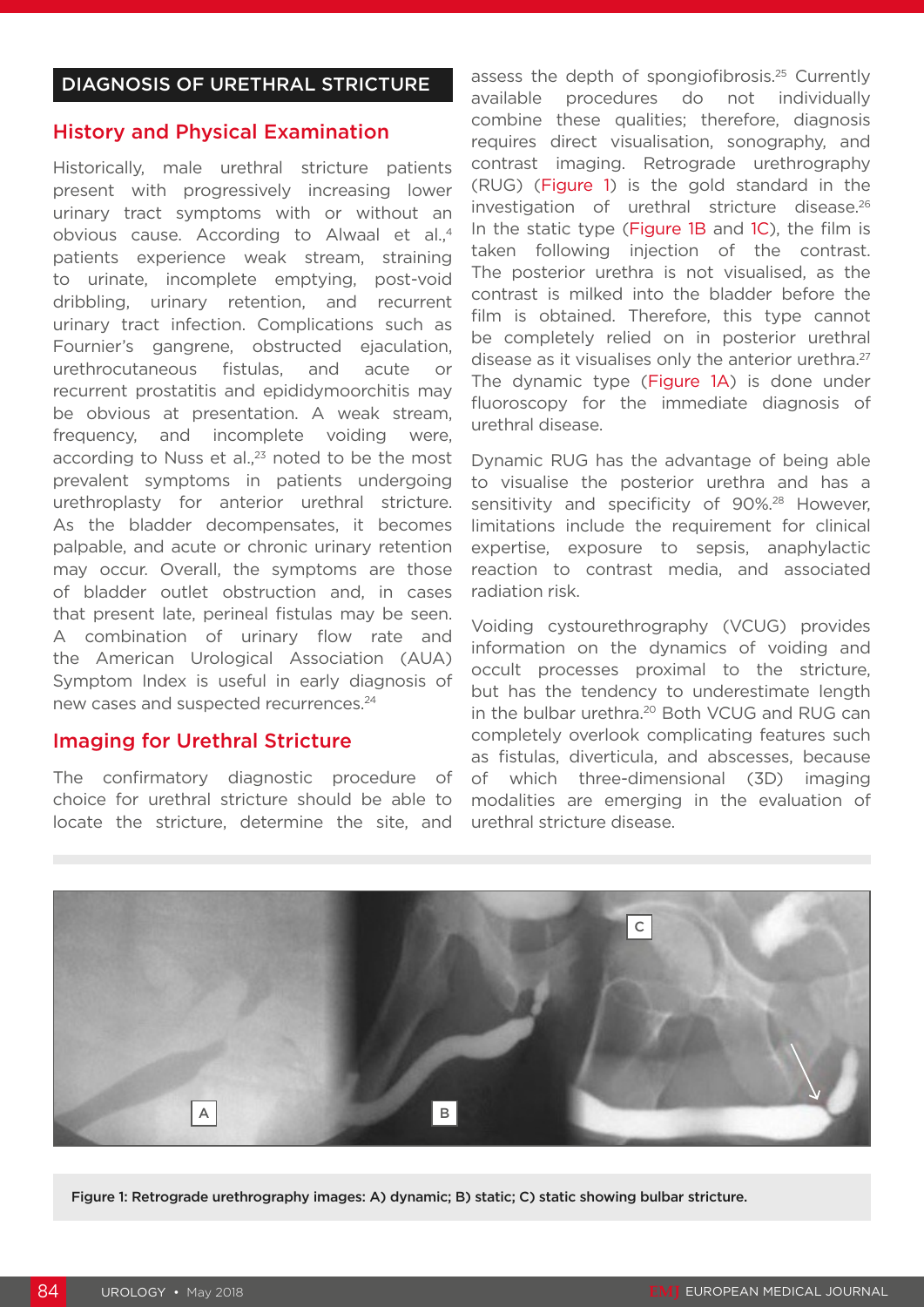#### Three-Dimensional Imaging

Ultrasonography (US) is an adjunct to RUG in defining the degree of spongiofibrosis and has better precision in diagnosing anterior urethral stricture. US has the capacity to delineate complications, such as abscesses and diverticula, and it is presently considered to be more precise in determining stricture length and location.21 US has comparable accuracy to RUG and magnetic resonance urethrography (MRU); it is, however, more successful than RUG in the characterisation of urethral lumen. Similar to the static RUG, US is unable to assess the posterior urethra.29

Magnetic resonance imaging (MRI) was first used in 1992 in an attempt to overcome the above limitations of RUG, VCUG, and US.<sup>30</sup> It has been found to be able to determine the degree of urethral distraction, direction of prostate displacement, and defect length. $31$  Findings on MRU correlate more with intraoperative findings than RUG and VCUG, and it provides better information on spongiofibrosis.32 MRU limitations include cost, claustrophobia, need for expertise, limited availability, and incompatibility with implants.

Three-dimensional computerised tomographic urethrography is able to evaluate the location and length of distraction defect, the relationship of the pelvic bone to the urethra, and associated pathology in posterior urethral stricture.<sup>33</sup> There are presently no indications that 3D imaging techniques, particularly MRI, are commonly used in the evaluation of men with urethral stricture.

### The Role of Urethroplasty in the Treatment of Anterior Urethral Stricture

Urethral stricture disease remains the most common indication for urethroplasty. Over the decades, several urethroplasty techniques have emerged and continue to be refined as the pathology and dynamics of urethra stricture become clearer. Its use as a gold standard treatment of this disease $22$  is presently hampered by the limited number of trained reconstructive urologists and, according to Heyns et al., $34$  limited theatre space, the presence of comorbidities, increased age, and, in some climes, speed of surgery and rural

geography.35 According to the National Practice Survey Board of Certified Urologists in the United States,<sup>36</sup> approximately half of American urologists do not perform urethroplasty, implying that this modality is not fully utilised. Data from the NHS in the UK during 2006 showed that direct vision internal urethrotomy or urethral dilatation was used in 93% of cases and urethroplasty in only 7%.<sup>37</sup>

Controversies also exist regarding the use of flaps and grafts, one-stage and staged procedures, and dorsal or ventral onlay, particularly in LS-induced and post hypospadias repair urethral strictures.<sup>38</sup> On the whole, a good urethroplasty technique should be easily reproducible and result in a straight, good calibre urine stream. Direct vision internal urethrotomy is the most commonly performed procedure for urethral stricture despite its poor success rate. The current recommendation considered the most cost-effective is to refer patients for urethroplasty after a single failed urethrotomy.<sup>10</sup>

#### Bulbar Urethra

The bulbar urethra is the segment most amenable to different urethroplasty techniques. It is easily accessed (Figure 2A) for excision and primary anastomosis (EPA), one-stage substitution, and staged substitution urethroplasty with flaps or graft using buccal mucosa or skin.38

#### Excision and Primary Anastomosis

Following exposure, as in Figure 2A, the urethra is dissected circumferentially, the extent depending on the length of the stricture, often extending to the bulb proximally and the penobulbar junction distally. Scar tissue is completely excised and the two ends of the urethra are spatulated and anastomosed around an indwelling catheter. Excessive excision of the urethra causes buckling of the penis and this may cause painful penile erection and uncomfortable sexual intercourse.39 The bulbar urethra can accommodate excision of 2 cm length, which is currently regarded as the comfort zone beyond which chordee may occur, though there are authors who advocate that up to 5 cm of this segment can be excised safely.40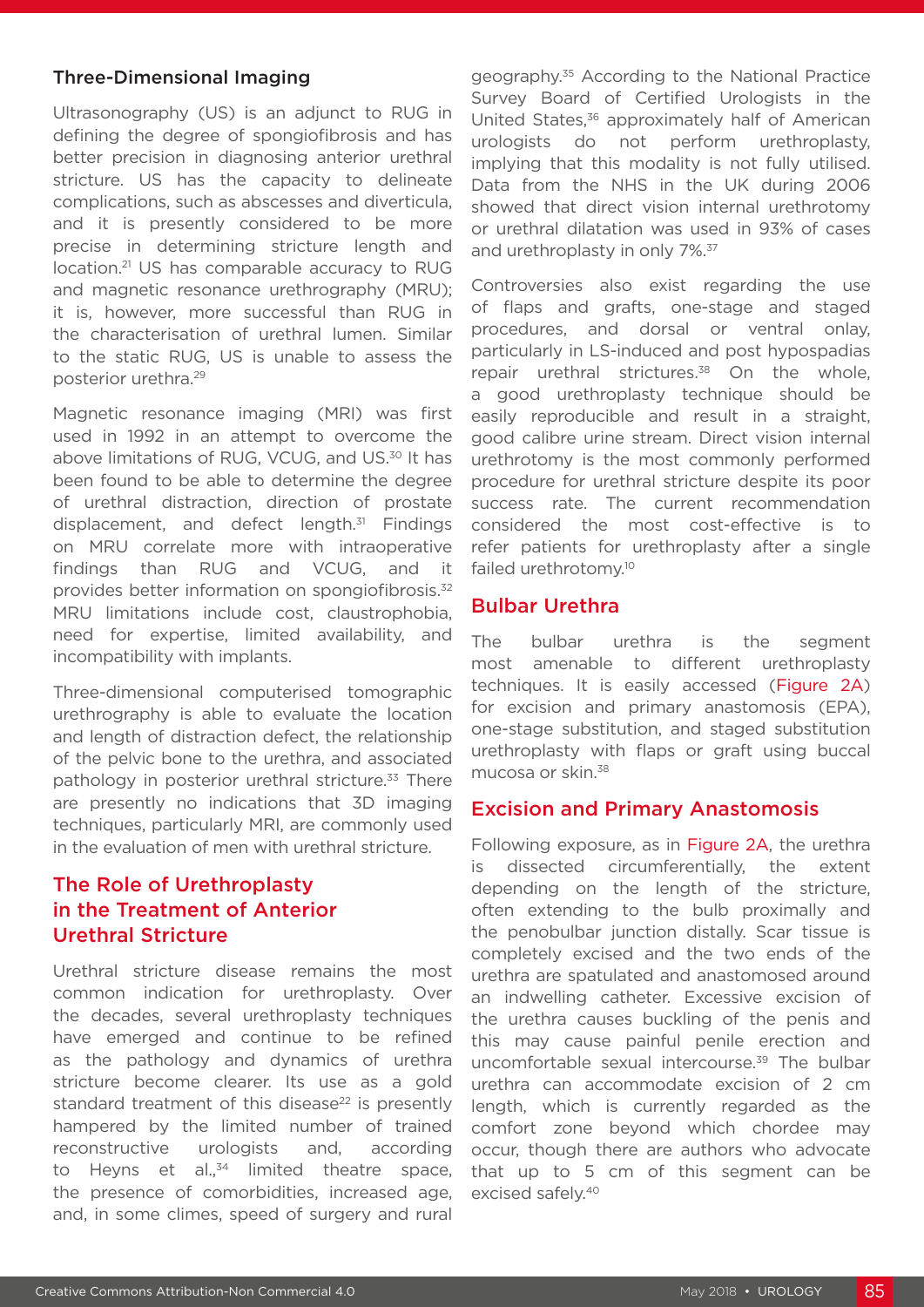

Figure 2: A) Exposed urethra; B) buccal mucosa; C) donor site.

Siegel and Murey<sup>41</sup> expressed the opinion that EPA is the treatment of choice in men with bulbar urethral stricture following a 25-year meta-analysis of contemporary EPA. With a success rate of 90%, it was concluded that it is superior to other methods of treatment. Currently, urologists are concerned about transecting the urethra, $42$  particularly in post hypospadias repair, and as such EPA is falling out of favour. Zimmerman and Santucci<sup>11</sup> referred to the ascendance of BMG urethroplasty above EPA as the preferred procedure for bulbar urethral stricture. However, it still has a strong indication in traumatic strictures, as the urethra is considered to have been transected at the time of the injury, especially in men with reasonable comorbidities.

#### Buccal Mucosa Graft Urethroplasty

BMG was introduced by Humby in 1941.<sup>43</sup> It has favourable characteristics, such as early growth and graft survival, hairlessness, and compatibility with wetness, and has therefore emerged as a great reconstructive material for urologists (Figure 2B). Following exposure of the urethra (Figure 2A), a dorsal, ventral, or lateral stricturotomy approach may be used to patch the urethra.<sup>6</sup> Kulkarni and Barbagli<sup>44</sup> advocate placement of the graft ventrally in the proximal bulbar urethra and dorsally in the distal segment, depending on the clinical situation; this is also the author's current practice. Ventral onlay requires less urethral dissection and has been documented as providing excellent results irrespective of the site and aetiology of

the stricture.45 In BMG urethroplasty, the donor site may be closed or left open (Figure 2C); the latter has the advantage of causing less pain and numbness.

The BMG technique is particularly suited for men with LS-induced urethral stricture, in whom the use of skin is contraindicated, and in post hypospadias repair, in whom urethral transaction is of immense concern.46 The use of flaps in bulbar urethroplasty has waned as a result of the remarkable success achieved with BMG, which has been documented at >90%.<sup>47</sup> Many renowned reconstructive urologists currently prefer bulbar stricturotomy and a BMG patch;6,48 however, flaps are still useful in redo cases when scarring is marked and the blood supply is less than adequate.<sup>49</sup>

#### Staged Urethroplasty

A staged approach to the reconstruction of the bulbar urethra is still sometimes adopted. Indication for this includes a hypoplastic urethral plate, the presence of infection, multiple fistulation either from the infection or trauma of urethral dilatation, previous failed repair, and the presence of comorbidities; in these cases, the urethra cannot be graft enlarged.50 The urethra can be exposed (Figure 2A) using a median raphe or a U-shaped incision followed by a ventral stricturotomy, which allows for inspection of the urethral plate. If the plate is judged to be unhealthy, it is marsupialised to the skin and retubularisation is completed in 3–6 months. In LS where the use of skin is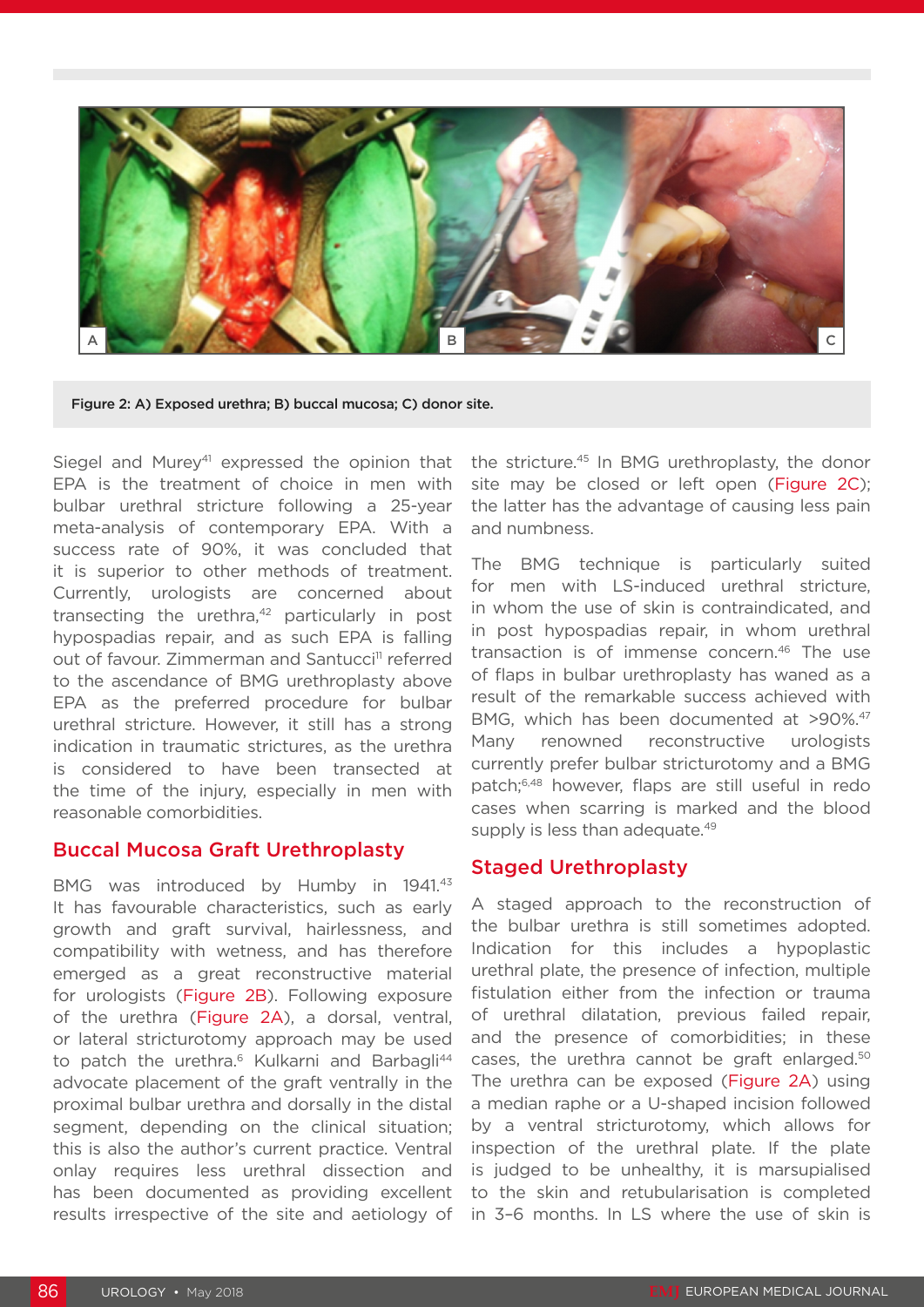contraindicated, the hypoplastic urethra is completely excised and replaced with BMG or patched dorsally during the first stage. It has been documented that perineal urethrotomy is well accepted in communities accustomed to seated or squatted voiding.<sup>51</sup>

#### PENDULOUS URETHRA

BMG, skin graft, flaps, one-stage and staged urethroplasty are all applicable in penile urethra reconstruction, unlike EPA, which is contraindicated because resection of even a short segment of the penile urethra causes chordee of the penis.<sup>52</sup> Barbagli et al.<sup>53</sup> recently described their approach to reconstruction of the penile urethra in men with stricture of this segment. They advised that in patients with LS, the use of buccal mucosa at the first stage is mandatory because LS does not affect the oral mucosa, while those with a history of failed hypospadias repair presenting with obliterative strictures, associated fistulas, scarred penile skin, chordee, abnormal meatus, small glans, and deficiency of the dartos layer may require a two-stage repair, using the buccal mucosa in the second stage. According to them, the majority of patients presenting with penile strictures not related to LS or failed hypospadias repair are good candidates for one-stage urethroplasty using a graft or flap.

In the one-stage technique, the urethra is opened ventrally, patched dorsally with a BMG, and closed ventrally (Asopa).<sup>54</sup> In the staged procedure, the dorsal BMG patch is done during the first stage, but the urethra is sutured to the adjacent skin margin and retubularisation is done in the second stage. However, in the Johansson staged urethroplasty, the dorsal BMG patch is omitted while the urethra is marsupialised to the skin (Figure 3A). The urethra is expanded by taking adjacent skin with it during retubularisation at the second stage. This approach has its advocates, disadvantages, advantages, indications, and contraindications.52,55,56

Orandi<sup>55</sup> and Quartev<sup>56</sup> described the reconstruction of the anterior urethra using a pedicled skin flap. The principles of these single-stage procedures still remain valid in the treatment of non-obliterative penile urethral strictures that are not LS-induced. The multiplicity of these techniques requires the approach to each patient to be individualised, taking into consideration the patient's desire, aetiology of the stricture, previous failed repairs, and the sexual functioning of the penis.

#### PANURETHRAL STRICTURE

Panurethral stricture poses a great challenge to the reconstructive urologist, because of the high level of surgical experience and expertise it requires, and also to the patient, as repair has a significant potential for morbidity. Two distinct approaches are described here.

#### Kulkarni's Panurethroplasty

Kulkarni et al.57 described a one-stage reconstruction of the entire urethra in men with panurethral stricture. This involves exposing the urethra via a perineal incision (Figure 2). Through the incision, a one-sided dissection and penile invagination allows the entire anterior urethra to be exposed. This is followed by a dorsal stricturotomy and a BMG patch (Figure 3B). It requires harvesting of buccal mucosa bilaterally and it is therefore an extensive surgery.

Kulkarni et al.<sup>57</sup> documented a success rate of 84.9% with this procedure and described the advantages as including the perineal approach, which avoids a penile incision and suture line, minimisation of the risk of urethrocutaneous fistula, excellent cosmesis, reduced incidence of chordee, and preservation of the bulbospongiosus muscle.

#### Staged Approach

Panurethral reconstruction can also be approached in two stages by repairing the bulbar segment using a ventral or dorsal on-lay BMG urethroplasty and first-stage Johansson (Figure 3A) for the penile urethra at the same setting. The penile urethra is tubularised by augmenting it with adjacent penile skin or dorsal BMG in the second stage. This was described by Zimmerman and Santucci<sup>11</sup> in 2011, but appears to have been overshadowed by the panurethroplasty of Kulkarni, because staged procedures are said to be fraught with technical issues such as multiple revisions.<sup>58</sup>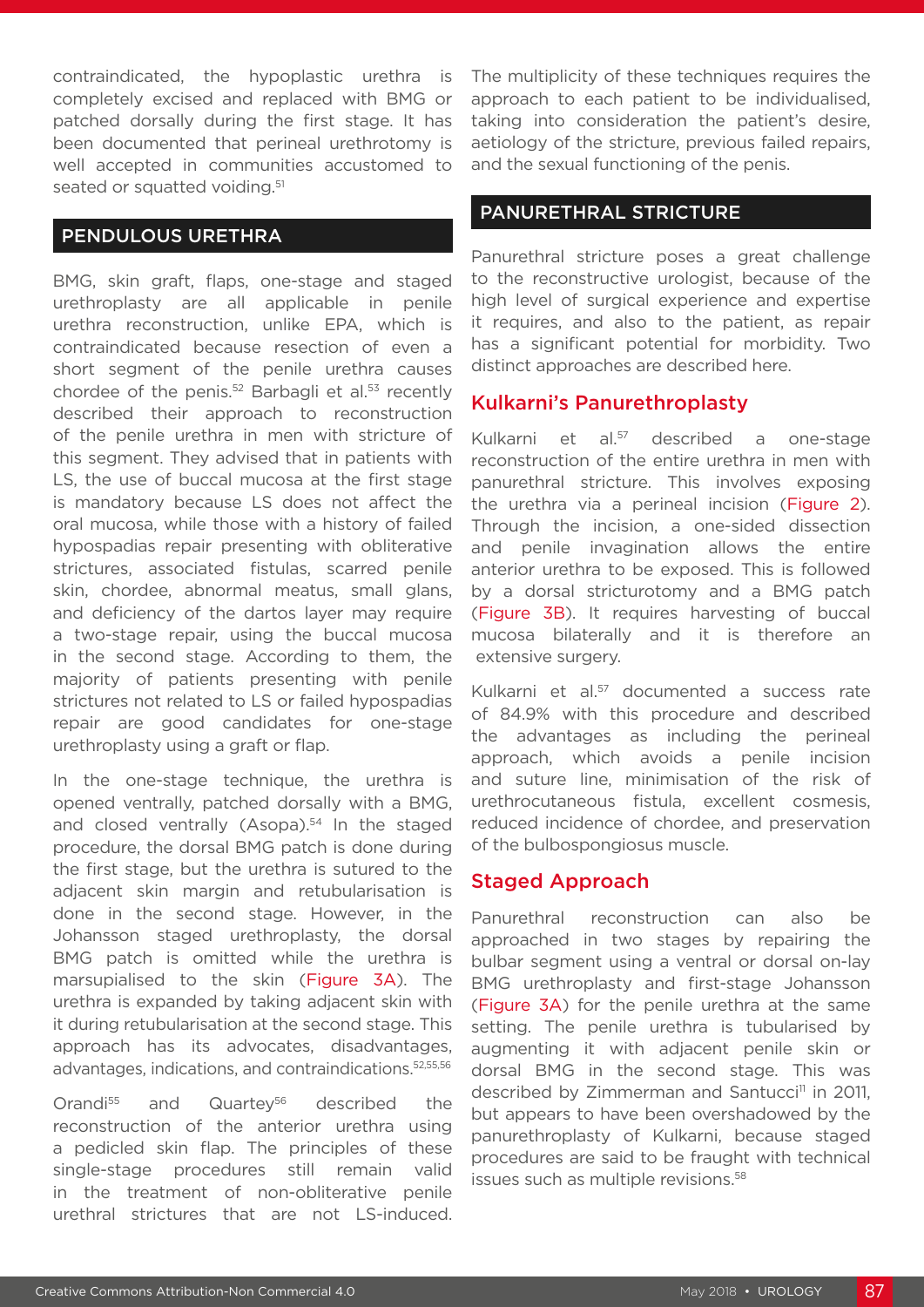

Figure 3: A) Second-stage Johansson's urethroplasty; B) Kulkarni's panurethroplasty.

Technical expertise, complexity of the stricture, the state of the urethral plate, presence of comorbidities and infection will sometimes favour the use of a staged approach. A single-stage panurethroplasty is an enormous undertaking and therefore requires effective patient selection, as a perineal urethrotomy may even be acceptable and adequate for some men with reasonable comorbidities. The authors have seen men with a stone lodged in their urethra proximal to the stricture with severe infection and poorly controlled diabetes.

#### Tissue Engineering

Substitution urethroplasty using skin or buccal mucosa is the standard treatment for urethral stricture disease. Substitution surgery is associated with increased morbidity and limited availability of substitute material. This led to the development of interest in urethral tissue engineering. Results of tissue engineered repairs are currently considered to be similar to standard repairs, though its use at present is limited to failed previous repairs in a few centres.<sup>59</sup>

#### References

- 1. Santucci RA et al. Male urethral stricture disease. J Urol. 2007;177(5):1667-74.
- 2. NHS Digital. UK NHS hospital episode statistics. Available at: http://www. hesonline.nhs.uk. Last accessed: 2 January 2018.
- 3. Ekeke ON, Amusan OE. Clinical presentation and treatment of urethral stricture: Experience from a tertiary hospital in Port Harcourt, Nigeria. Afr J Urol. 2016;23(1):72-7.
- 4. Alwaal A et al. Epidemiology of urethral stricture. Translational Andrology and Urology. 2014;3(2):209-13.
- 5. Lumen N et al. Etiology of urethral stricture disease in the 21st century. J Urol. 2009;182(3):983-7.
- 6. Barbagli G. When and how to use buccal mucosa graft in penile and bulbar urethroplaty. Minerva Urol Nefrol. 2004;56(2):189-203.
- 7. Omisanjo AO et al. Aetiology of urethral stricture at the Lagos State University Teaching Hospital, Ikeja, Lagos. Niger J Urol. 2013;3(1&2):15-7.
- 8. Dakum NK et al. Outcome of urethroplasty for urethral stricture at Jos University Teaching Hospital. Niger J Clin Pract. 2008;11(4):300-4.
- 9. Hampson LA et al. Male urethral stricture and their management. Nat Rev Urol. 2013;11(1):43-50.
- 10. Wessells H. Ventral onlay graft bulbar urthroplasty using buccal mucosa. Afr J Urol. 2016;22(1):40-6.
- 11. Zimmerman WB, Santucci R. Buccal

mucosa urethroplasty for adult urethral stricture. Indian J Urol. 2011;27:364-70.

- 12. Van Leeuwen MA et al. Management of adult anterior urethral stricture disease: Nationwide survey among urologists in the Netherlands. Eur Urol. 2011;60(1): 159-66
- 13. Osoba AO, Alausa O. Gonococcal urethral stricture and watering can perineum. Br J Vener Dis. 1976;52(6): 387-93.
- 14. Haider AH et al. Influence of the National Trauma Data Bank on the study of trauma outcomes: Is it time to set research best practices to further enhance its impact. J Am Coll Surg. 2012;214(5):756-68
- 15. Bjurlin MA et al. Genitourinary injury in pelvic fracture morbidity